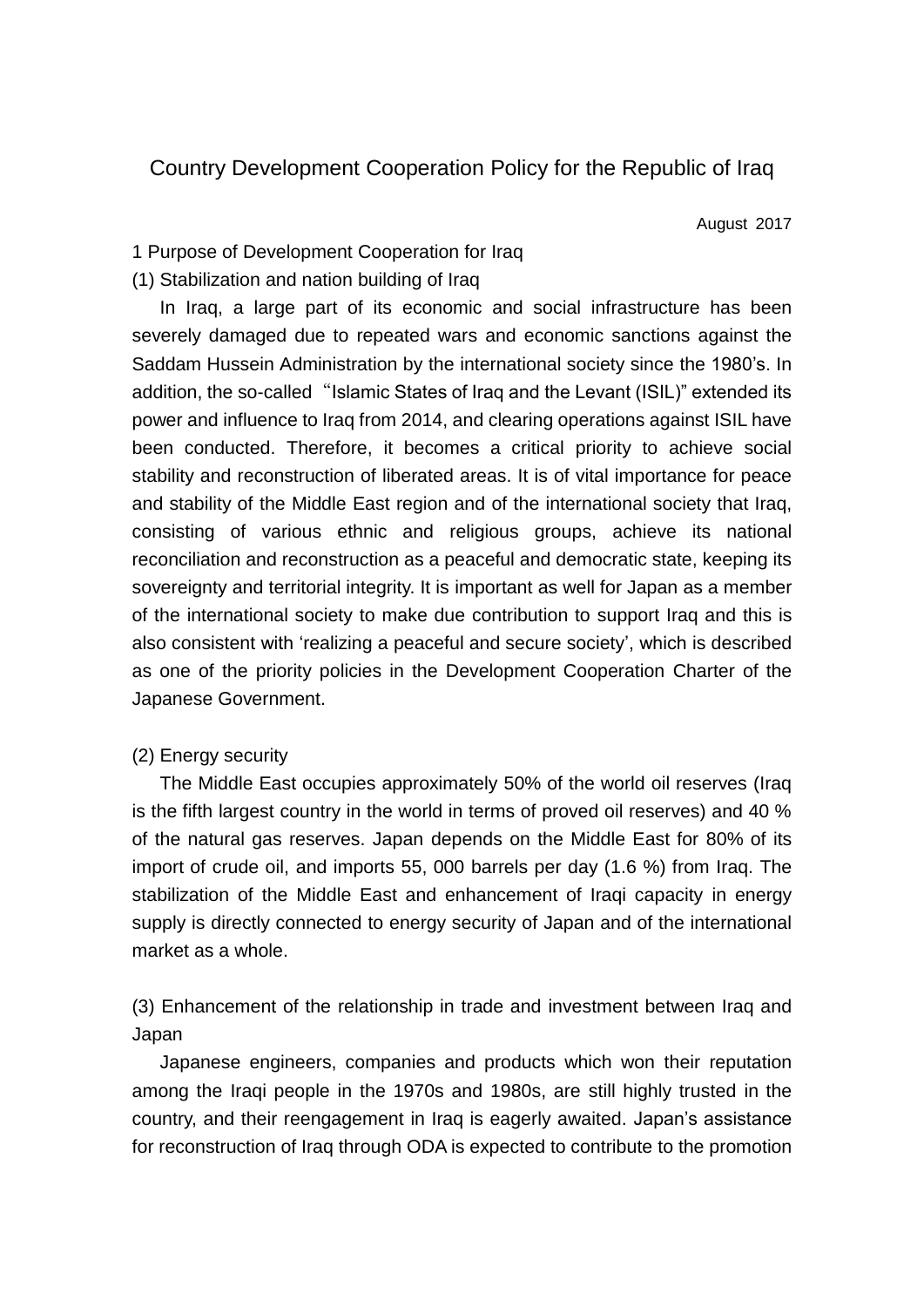of investment in Iraq, where there is a huge demand for infrastructure development; the development of its private sector; leading to more future activities by Japanese companies in the country.

2 Basic Policy of Japan's ODA: Inclusive assistance towards the stability of Iraq In its 'National Development Plan (NDP) 2013-2017', Iraqi government expresses its intention to make efforts for realization of its objectives, such as increase in oil revenues, job creation, diversification of industries like agriculture, mining, manufacturing, tourism, and strengthening of public-private partnerships. These objectives are consistent with Japan's assistance to the stabilization in the Middle East region, made clear at the G7 Summit in Ise-Shima in 2016, namely, 'building a tolerant and stable society'. Japan extends inclusive and seamless assistance which contains both humanitarian aspects and developmental aspects including infrastructure rehabilitation, in order to swiftly materialize stability and development of Iraq, which has profound strategic significance for Japan.

#### 3 Priority Areas

(1) Development and diversification of industries for economic growth

a) Japan will provide assistance which will directly or indirectly contribute to the increase of Iraqi production and export of oil, gas and oil-related products, which are the key industries for the Iraqi economy, in order to secure stable government revenues to finance its own effort toward reconstruction and eventually into sustainable development.

b) Japan will assist development of industries which create job opportunities in order to attain sound economic and social growth and industrial diversification which are durable against low oil price in the long term. Japan aims to assist in particular infrastructural reconstruction, improvement of productivity, development of water management capacity etc, since agriculture, mining and manufacturing are key industries of Iraq in the non-oil sector.

#### (2)Strengthening economic infrastructure

Japan will assist economic infrastructure development and related capacity development such as electricity, transportation, telecommunication, water and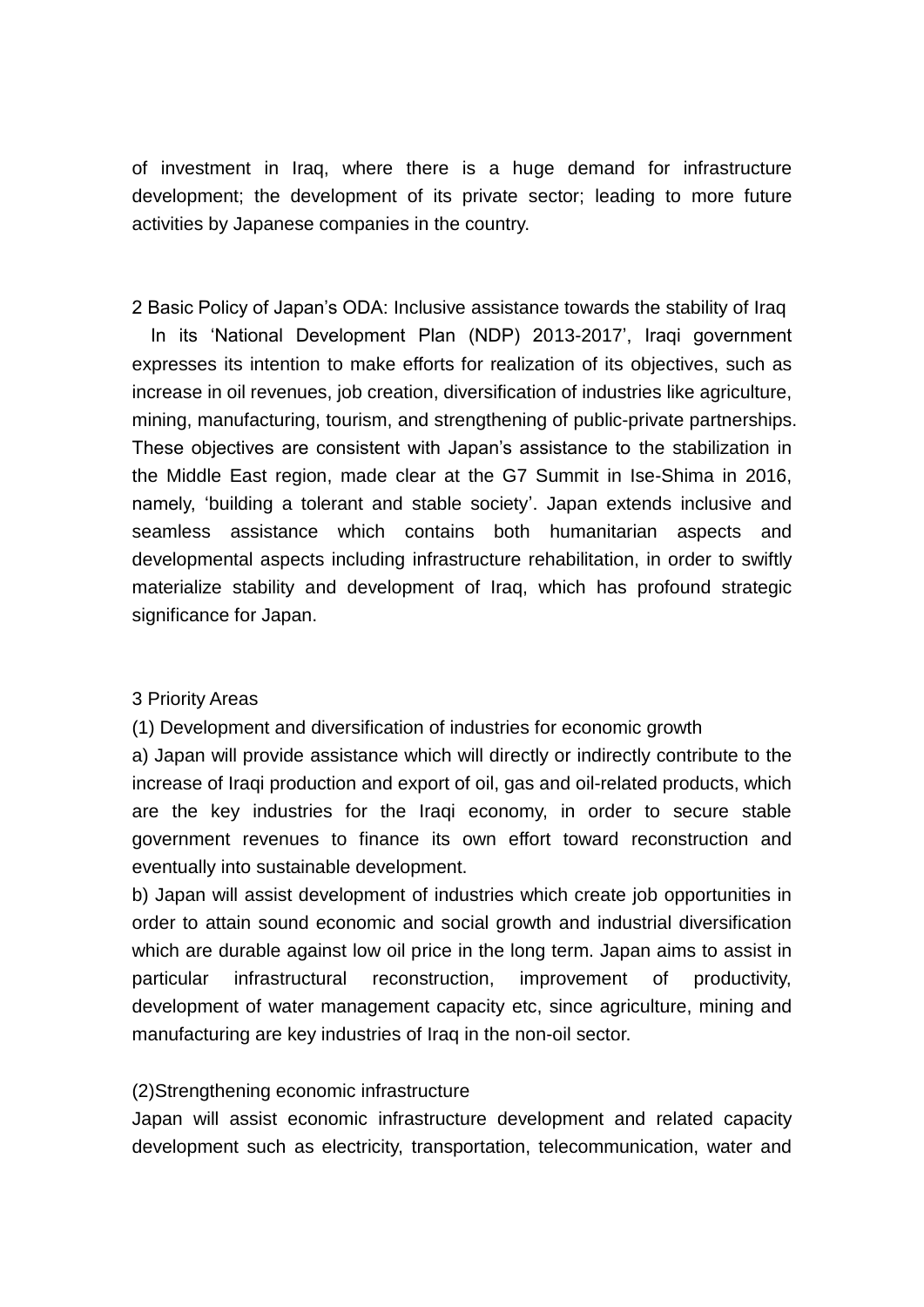sewage facilities etc. in order to promote domestic and foreign private investment and to create job opportunities. Japan will support human resources development as well to vitalize private economic activities and to improve the investment and business environment from a mid and long-term perspective.

## (3) Basic Living Infrastructure Rehabilitation

Basic living infrastructure in Iraq has deteriorated rapidly in the past 20 years. People's dissatisfaction has become apparent because of the delay of rehabilitation in public services. In addition, the battle against ISIL has caused destruction of basic living infrastructure and influx of internally displaced persons, and this urgently needs to be addressed. Japan will assist facility improvement and human resources development in such sectors as sanitary environment (water and sewage etc.), health, medical, and educational services, which are directly linked to the people's daily lives.

## (4)Strengthening governance

Administrative capacity development is essential in order for Iraq to achieve sustainable development as a stable democratic state. Japan will support human resources development, institutional development and reforms for improving administrative and fiscal policies as well as relevant management capacities.

## 4 Points to be considered

(1) ISIL has been undermined since 2015 and the territory under its control is on decline, however the security situation in Iraq is still volatile in most areas. In implementing ODA projects, utmost care and attention should be paid for the safety of personnel and due security measures should be taken.

(2) Japan will take into consideration fully the fact that all Iraqis, including the Iraqi Kurdistan region, benefit from its assistance as was stated in the G7 Ise-Shima Leader's Declaration.

(3) Anti-corruption is one part of governance enhancement and is important to also secure effectiveness and transparency of assisted projects. Careful monitoring is necessary in implementing each individual project.